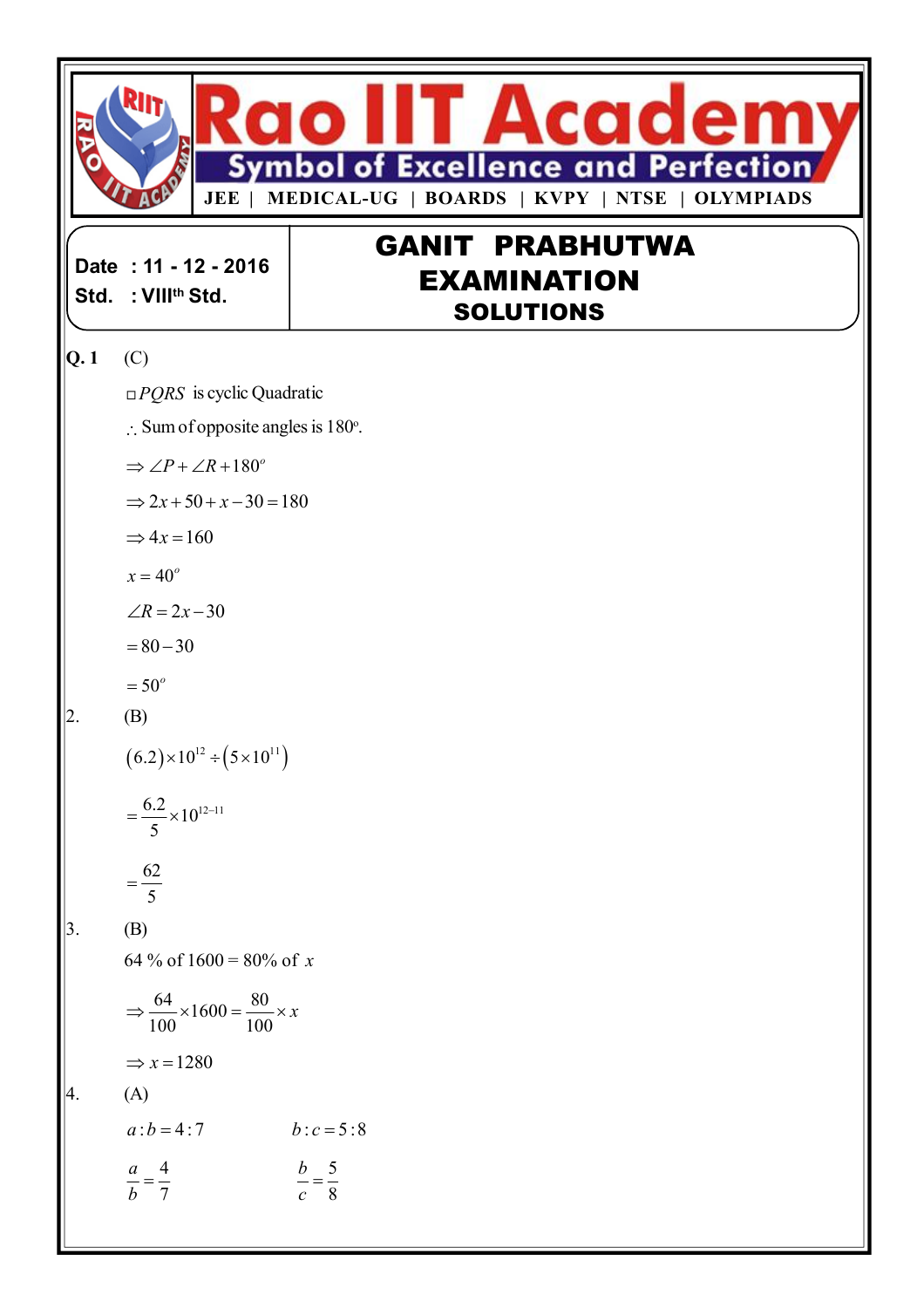|    | <b>Rao IIT Academy</b><br>$\overline{2}$<br><b>Website: www.raoiit.com</b>                                             |
|----|------------------------------------------------------------------------------------------------------------------------|
|    | Sum of all exterior angle of any polygon is 360°                                                                       |
| 9. | (A)                                                                                                                    |
|    | $= 0.396$                                                                                                              |
|    | $= 396 \times 10^{-3}$                                                                                                 |
|    | $=\sqrt{156816}\times\sqrt{10^{-6}}$                                                                                   |
|    | $=\sqrt{156816\times10^{-6}}$                                                                                          |
|    |                                                                                                                        |
|    | To find $\sqrt{15.6816 \times 10^{-2}}$                                                                                |
|    | $\sqrt{156816} = 396$                                                                                                  |
| 8. | (B)                                                                                                                    |
|    | $=\frac{5x+10}{5} = x+2$                                                                                               |
|    |                                                                                                                        |
|    | $x + x + 1 + x + 2 + x + 3 + x + 4$<br>$Average =$<br>5                                                                |
|    | $x, x+1, x+2, x+3, x+4$                                                                                                |
|    | Numbers are                                                                                                            |
| 7. | (B)                                                                                                                    |
|    | $\therefore$ 0 or 3 or 6 or 9 can be the possible value of A.                                                          |
|    | $15 + A$ should be divisible by 3.                                                                                     |
|    | $\therefore$ 6+0+A+1+8=15+A                                                                                            |
|    | $\therefore$ By divisibility test of 3, the sum of all the digits of the given number should be divisible by 3 as well |
|    | 60A18 is divisible by 3.                                                                                               |
| 6. | (D)                                                                                                                    |
|    | $= 17000$                                                                                                              |
|    | $= 20,000 - 3000$                                                                                                      |
|    | Purchasing price = $20,000 - \frac{15}{100} \times 20,000$                                                             |
| 5. | (A)                                                                                                                    |
|    | $a: c = 5:14$                                                                                                          |
|    | $=\frac{5}{14}$                                                                                                        |
|    |                                                                                                                        |
|    | $a: c = \frac{a}{c} = \frac{a}{b} \times \frac{b}{c} = \frac{4}{7} \times \frac{5}{8}$                                 |
|    |                                                                                                                        |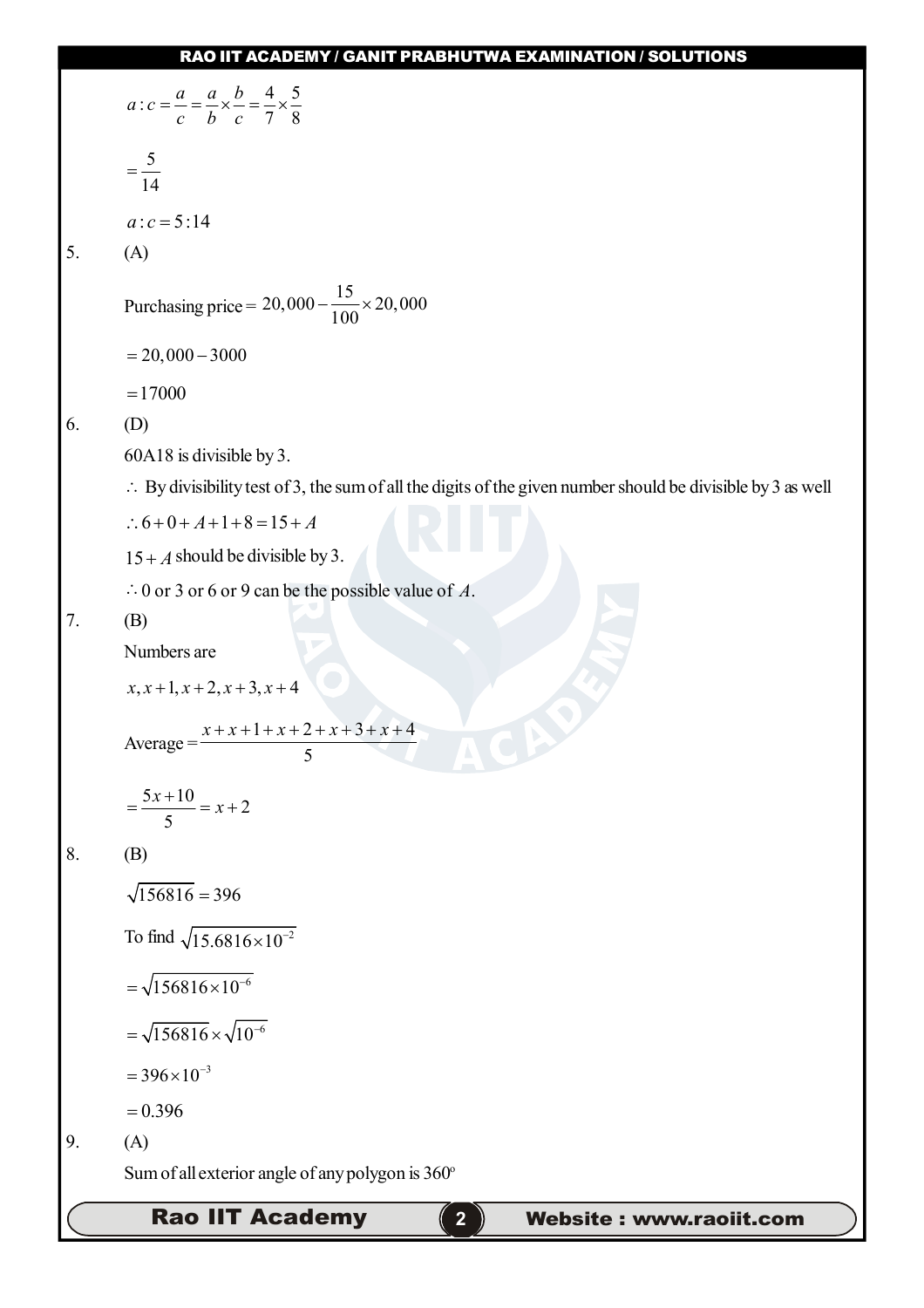10. (D)

Diameter of such a

Circle = side of the square

$$
=42
$$

$$
radius = \frac{42}{2} = 21
$$

Area of circle  $= \pi r^2$ 

$$
=\frac{22}{7}\times21\times21
$$

 $=1386$  *cm*<sup>2</sup>

## **(B)**

1. Sides of triangel are 4, 4,  $\sqrt{32}$ 

Clearly as 
$$
\sqrt{4^2 + 4^2} = \sqrt{32}
$$

the given  $\triangle$  is right angle thus  $BC = \sqrt{32}$  is the diameter of circumcircle

$$
\therefore r = \frac{\sqrt{32}}{\alpha} = 2\sqrt{2}
$$

2.  $27 \div 9 \times (3-5) + 2 = -4$ 

3. Angles of Quadrilateral are :

72 ,72 ,108 ,108 *o o o o*

Sum of opposite angles  $= 72 + 108 = 180^\circ$ 

It is a cyclic quadrilateral

4. let the distance be *d*

and time taken by three runners be 3*x*, 5*x*, and 4*x*

$$
S_1 = \frac{d}{3x} S_2 = \frac{d}{5x} S_3 = \frac{d}{4x}
$$
  

$$
S_1 : S_2 : S_3 = \frac{d}{3x} : \frac{d}{5x} : \frac{d}{4x}
$$
  
= 20:12:15

**Rao IIT Academy 6** 



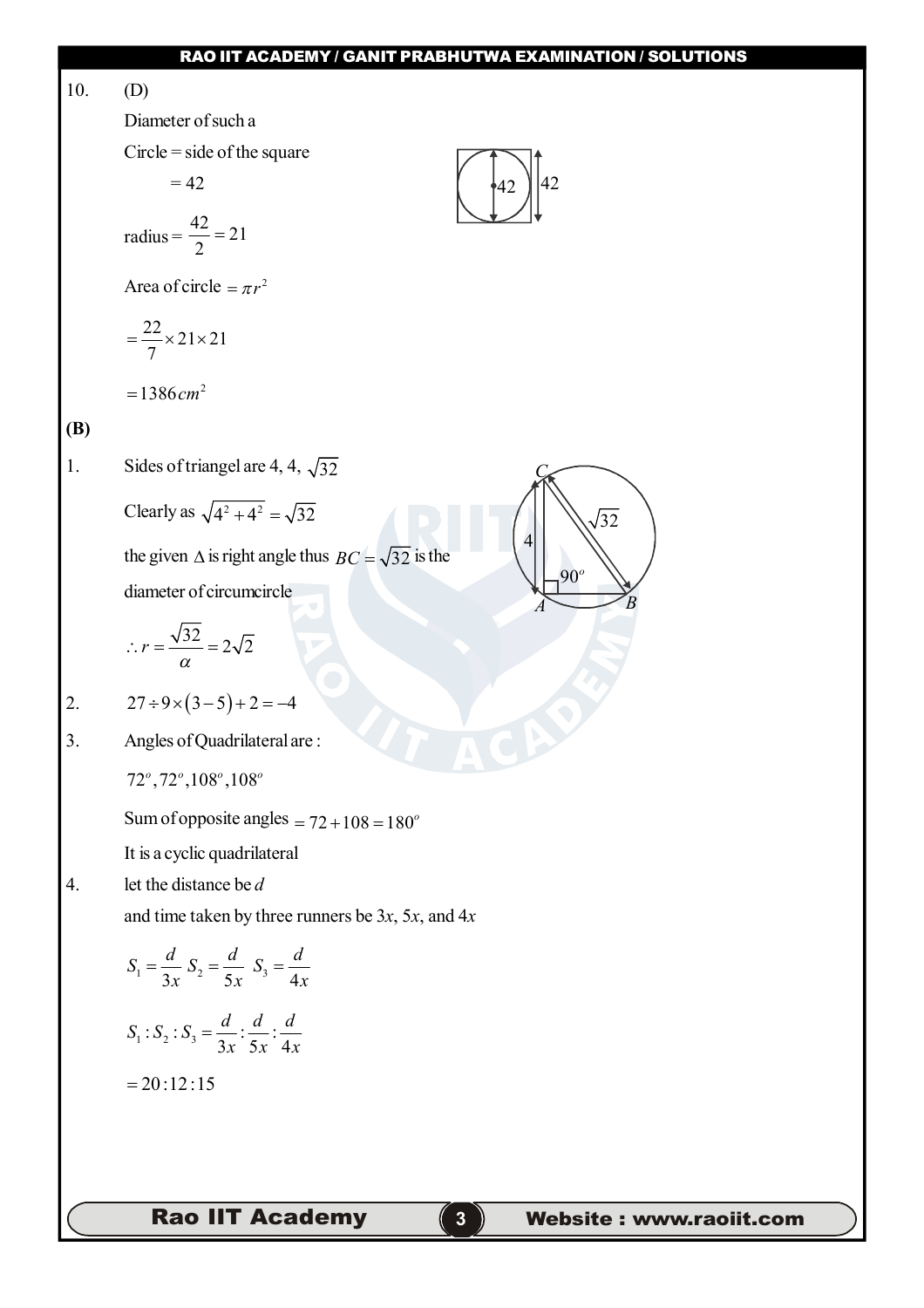|     | <b>RAO IIT ACADEMY / GANIT PRABHUTWA EXAMINATION / SOLUTIONS</b> |
|-----|------------------------------------------------------------------|
| 5.  | Let the principal be $P$                                         |
|     | Instrest = $\frac{prt}{100}$                                     |
|     | $\frac{9}{16}$ . $p = \frac{p \times r^2}{100}$ as $r = t$       |
|     | $\Rightarrow$ r = $\sqrt{\frac{900}{16}} = \frac{30}{4} = 7.5$   |
| Q.2 |                                                                  |
| 1.  | $6p^2+4p-17+4p^2-7p+10$                                          |
|     | $=10p^2-3p-7$                                                    |
|     | Required expansion = $10p^2 - p + 11 - (10p^2 - 3p - 7)$         |
|     | $= 2p + 18$                                                      |
| 2.  | Factorize: $27y^3 + 8x^3$                                        |
|     | $=(3y)^3+(2x)^3$                                                 |
|     | = $(3y+2x)(9y^2+4x^2-6xy)$                                       |
| 3.  | $x^2-4x+1=0$                                                     |
|     | $x + \frac{1}{2} = 4$<br>$\boldsymbol{\mathcal{X}}$              |
|     | $x^2 + \frac{1}{x^2} + 2 = 16$                                   |
|     | $x^2 + \frac{1}{x^2} = 14$                                       |
| 4.  | $\sqrt{a^2+b^2+h^2}$                                             |
|     | Diagonal of box = $\sqrt{12^2 + 9^2 + 8^2}$                      |
|     | $=\sqrt{144+81+64}$                                              |
|     | $=\sqrt{289}$                                                    |
|     | $=17$                                                            |
|     | <b>Rao IIT Academy</b><br>Website: www.raoiit.com                |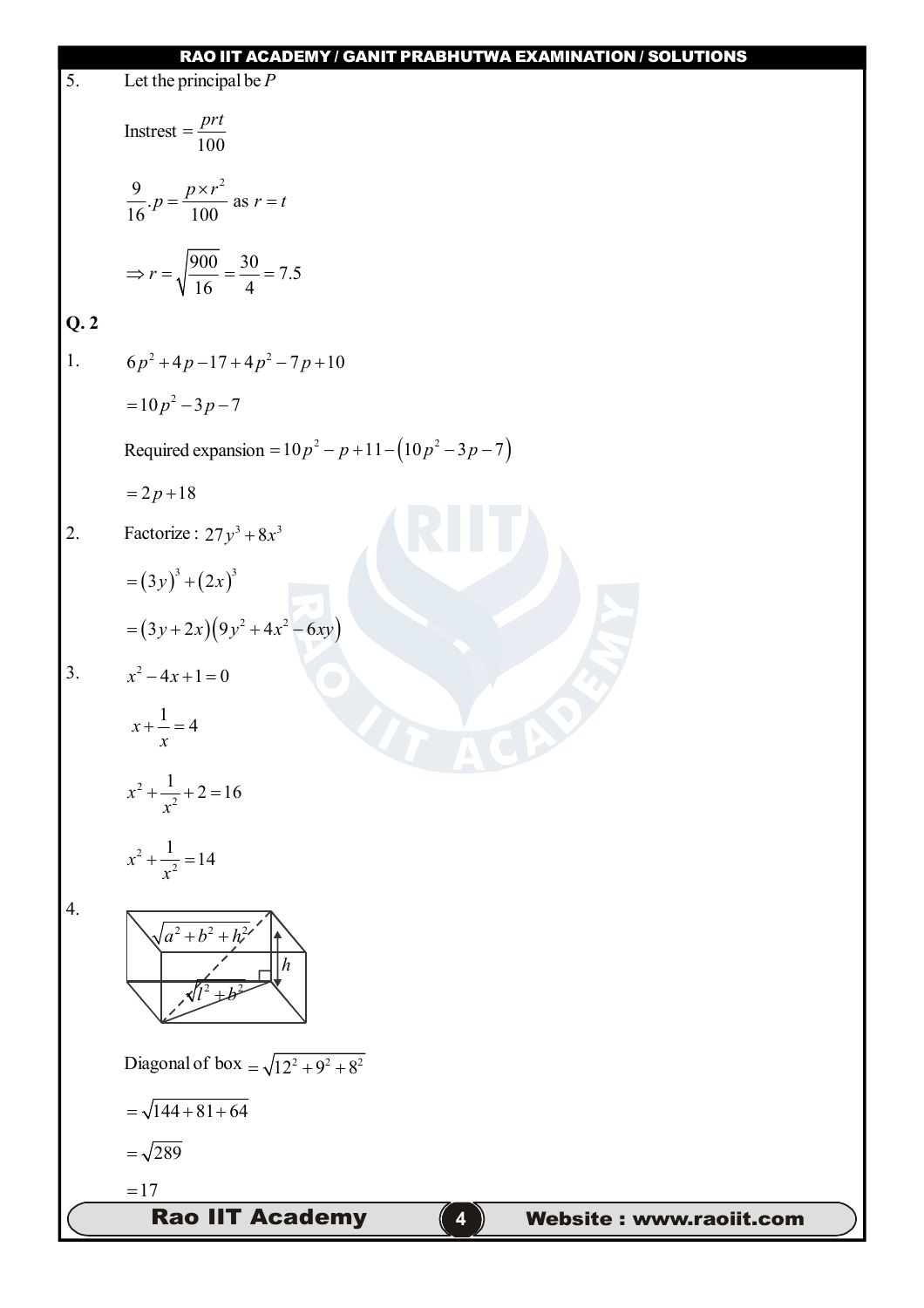| $\overline{5}$ . | RAO IIT ACADEMY / GANIT PRABHUTWA EXAMINATION / SOLUTIONS<br>$\overline{CE} \perp AB$ |
|------------------|---------------------------------------------------------------------------------------|
|                  | $BD \perp AC$                                                                         |
|                  |                                                                                       |
|                  | To prove $\triangle ABD \sim \triangle ACE$<br>D                                      |
|                  | Consider $\triangle ABD$ and $\triangle ACE$                                          |
|                  | $\angle ADB = \angle AEC = 90^\circ$<br>B                                             |
|                  | $\angle BAD = \angle CAE$ (common angle)                                              |
|                  | Since the two angles are equal. The third angle has to be equal                       |
| Q.3              | $\therefore \triangle ABD \sim \triangle ACE$                                         |
| 1.               | Given                                                                                 |
|                  | $a = b^{2x}$                                                                          |
|                  | $b=c^{2y}$                                                                            |
|                  | $c = a^{2z}$                                                                          |
|                  | Now as,                                                                               |
|                  | $c = 2^{2z}$                                                                          |
|                  | $=\left(b^{2x}\right)^{2z}$                                                           |
|                  |                                                                                       |
|                  | $= b^{4xz}$                                                                           |
|                  | $C^1=C^{8xyz}$                                                                        |
|                  | $\Rightarrow 8xyz = 1$                                                                |
|                  | $\Rightarrow xyz = \frac{1}{8}$                                                       |
|                  |                                                                                       |
| 2.               | Work done by B in one day $=\frac{1}{18}$                                             |
|                  |                                                                                       |
|                  | Work done by A in one day = $2 \times \frac{1}{18}$                                   |
|                  |                                                                                       |
|                  | $=\frac{1}{9}$                                                                        |
|                  | Work done by $A$ and $B$ together in one day                                          |
|                  | $=\frac{1}{18}+\frac{1}{9}=\frac{3}{18}=\frac{1}{6}$                                  |
|                  |                                                                                       |
|                  | No. of days required by both to complete the work = $6$ days                          |
|                  |                                                                                       |
|                  | <b>Rao IIT Academy</b><br>Website: www.raoiit.com                                     |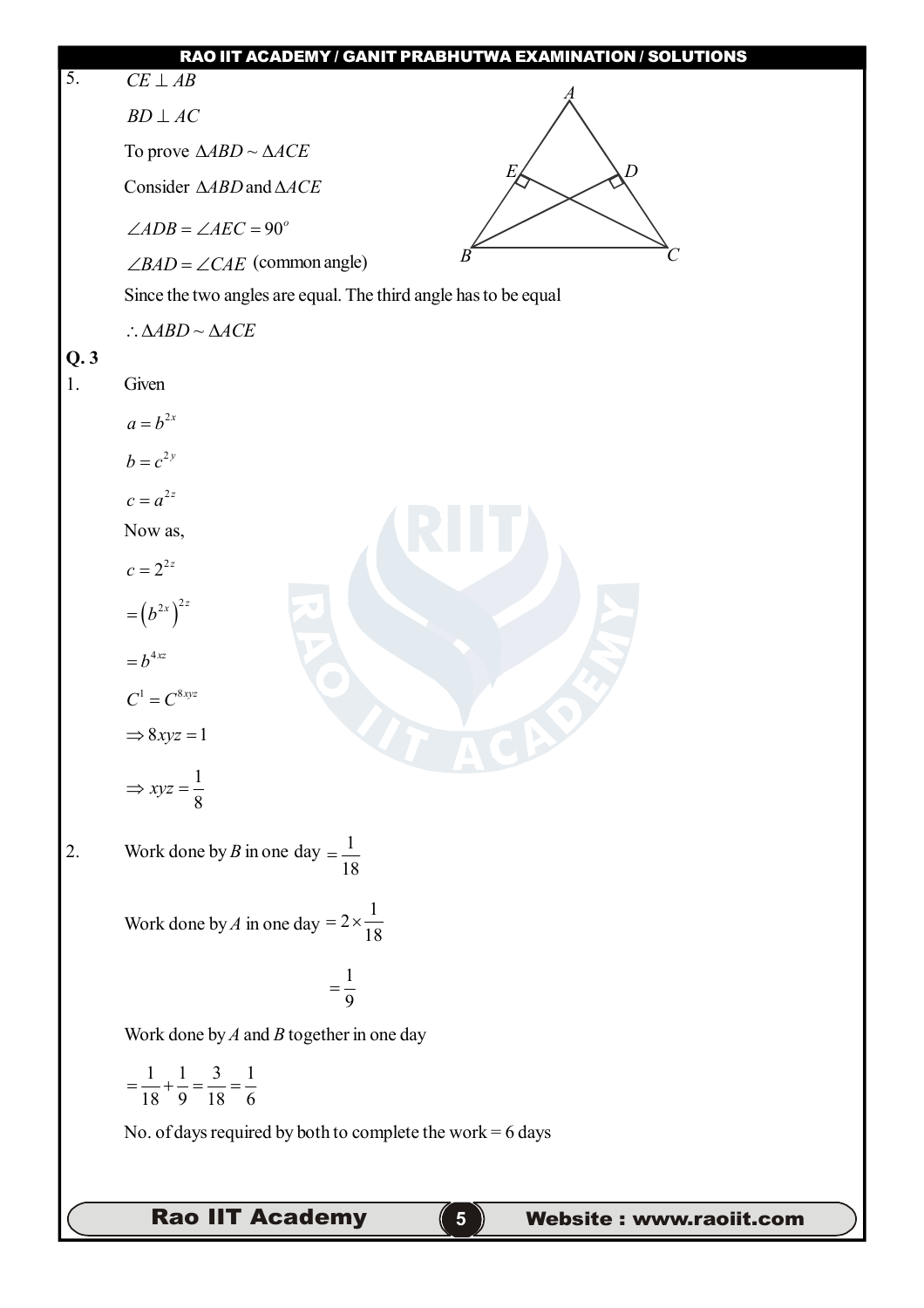**RAO IIT ACADEMY / GANIT PRABHUTWA EXAMINATION / SOLUTIONS Rao IIT Academy 66 Website : www.raoiit.com** 3. Let's constract a right angle triangle with base 1 unit, height 3 units Then hypotenuse  $=\sqrt{base^2 + height^2}$  $=\sqrt{1^2+3^2}$ *C A B*  $10$ 3 90  $=\sqrt{1+9}$  $=$   $\sqrt{10}$ Thus by making a line segment *AB* of 1 unit and another orthogonal to it with a common point 3 unit *AC*. If are join BC. Then *BC* has to be of length  $\sqrt{10}$  unit. Now measure *BC* with a compass and mark on number line 4.  $2\pi r - 2r = 45$  $\Rightarrow 2r(\pi-1) = 45$  $2 \times r \times \left( \frac{22}{7} - 1 \right) = 45$ 7  $\Rightarrow$  2 x r x  $\left(\frac{22}{7}-1\right)=4$  $2 \times r \times \frac{15}{7} = 45$ 7  $\Rightarrow$  2 x r  $\times \frac{15}{7}$  = 4  $\frac{21}{2}$  = 10.5 2  $r = \frac{24}{2} = 1$ 5. Discount % =  $\frac{1900 - 1805}{1000} \times 100$ 1900  $=\frac{1900-1805}{1000} \times 1$  $\frac{95}{10}\% = 5\%$ 19  $=\frac{38}{10}\% = \frac{6}{5}$ **Q. 4** 1. Let the number be x, y and z we know that Product of two numbers = product of their G.C.D and L.C.M  $\implies xy = 25 \times 150$  .......(i)  $yz = 15 \times 525$  .......(ii)  $zx = 5 \times 1050$  .......(iii) Multiplying the three equation we get  $x^2 y^2 z^2 = 25 \times 150 \times 15 \times 525 \times 5 \times 1050$  $\Rightarrow$  *xyz* = 25 × 25 × 21 × 3 × 10 Now,  $z = \frac{xyz}{2}$ *xy*  $=$  $25 \times 25 \times 21 \times 10 \times 3$  $25 \times 150$  $z = \frac{25 \times 25 \times 21 \times 10 \times 3}{25 \times 150}$  $\times$  $= 21 \times 5 = 105$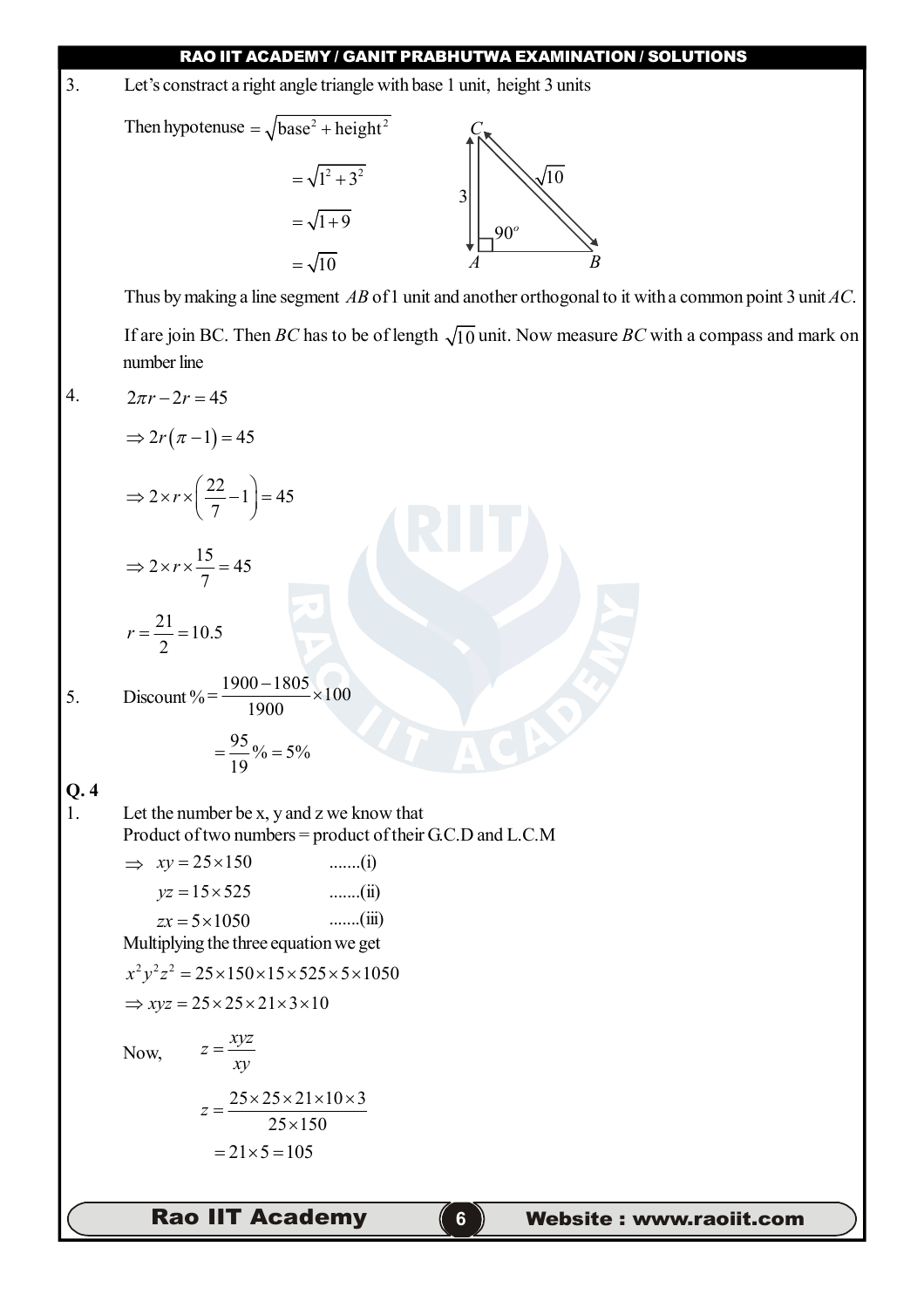y=
$$
\frac{25 \times 25 \times 21 \times 10 \times 3}{5 \times 1050}
$$
  
\t $=75$   
\t $x = \frac{25 \times 25 \times 21 \times 10 \times 3}{5 \times 525}$   
\t $x = 50$   
\t $\therefore$  Three number are 50, 75, 105  
2.  $n(C) = 58\%$   
\t $n(F) = 38\%$   
\t $n(F) = 38\%$   
\t $n(F) = 17\%$   $\Rightarrow n(C \cup F)$   
\t $= 100-17$   
\t $= 83\%$   
\t $n(C \cap F)$ ?  
\t $n(C) + n(F) - n(C \cup F) = n(C \cap F)$   
\t $\Rightarrow 33\%$   $\Rightarrow n(C \cap F)$   
\t $\Rightarrow 13\% = n(C \cap F)$   
\t $\Rightarrow 13\% = n(C \cap F)$   
\t $\Rightarrow 13\% = n(C \cap F)$   
\t $\Rightarrow 13\% = n(C \cap F)$   
\t $\Rightarrow 13\% = n(C \cap F)$   
\t $\Rightarrow 13\% = n(C \cap F)$   
\t $\Rightarrow 13\% = n(C \cap F)$   
\t $\Rightarrow 13\% = n(C \cap F)$   
\t $\Rightarrow 13\% = n(C \cap F)$   
\t $\Rightarrow 13\% = n(C \cap F)$   
\t $\Rightarrow 13\% = n(C \cap F)$   
\t $\Rightarrow 13\% = n(C \cap F)$   
\t $\Rightarrow 13\% = 16$   
\t $\frac{104 \times 100}{13} = 800$   
\t $\frac{104}{110} + \frac{11b}{10}$   
\t $\frac{P}{2} = \frac{11b}{10}$   
\t $\Rightarrow 2(1 + \frac{11b}{10})$   
\t $\Rightarrow \frac{9/1 + 11b}{5} = 224$   
\t $\Rightarrow \frac{9/1 + 11b}{5} = 224$   
\t $\Rightarrow \frac{9/1 + 11b}{5} =$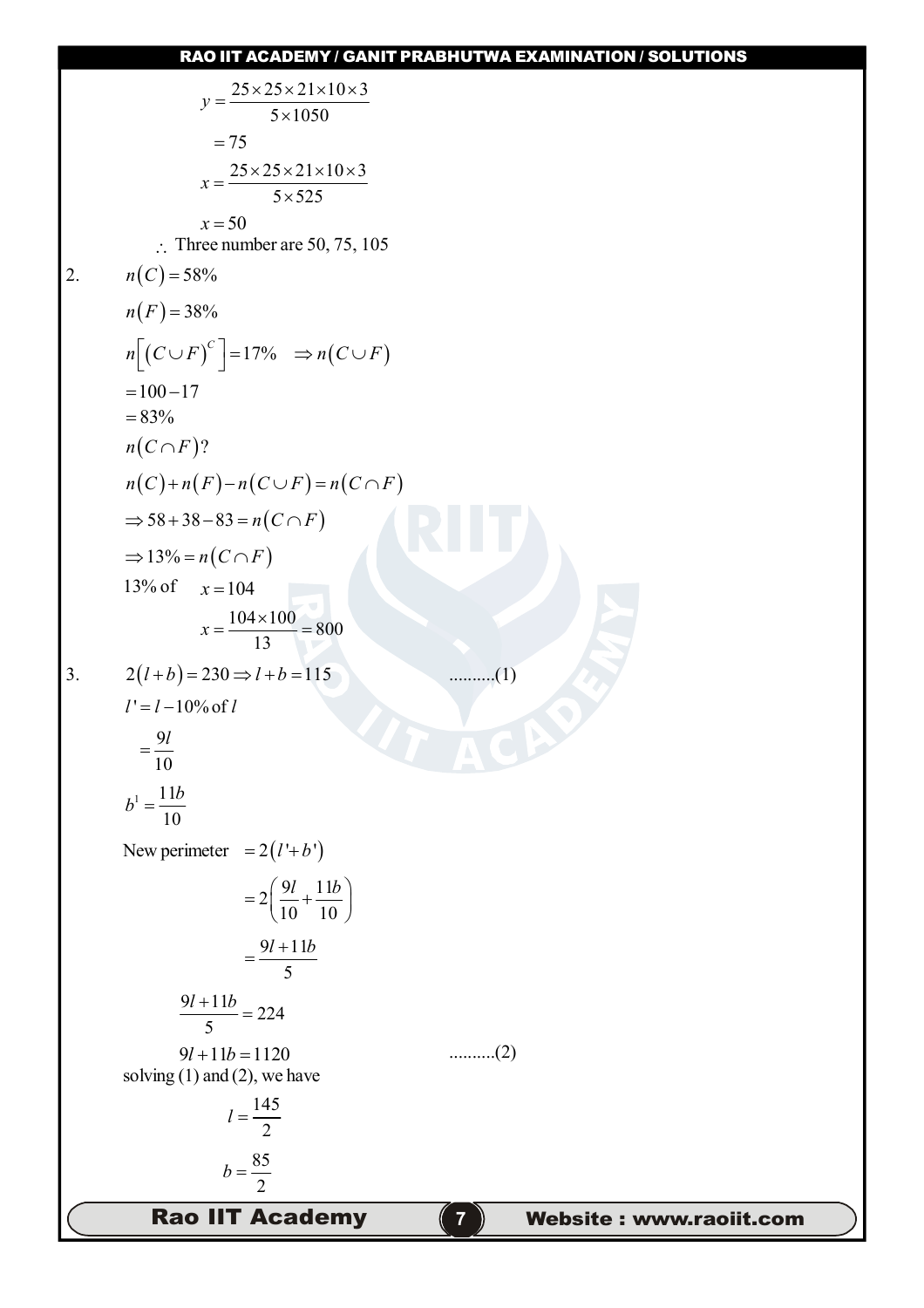

**Rao IIT Academy 88 Website : www.raoiit.com**